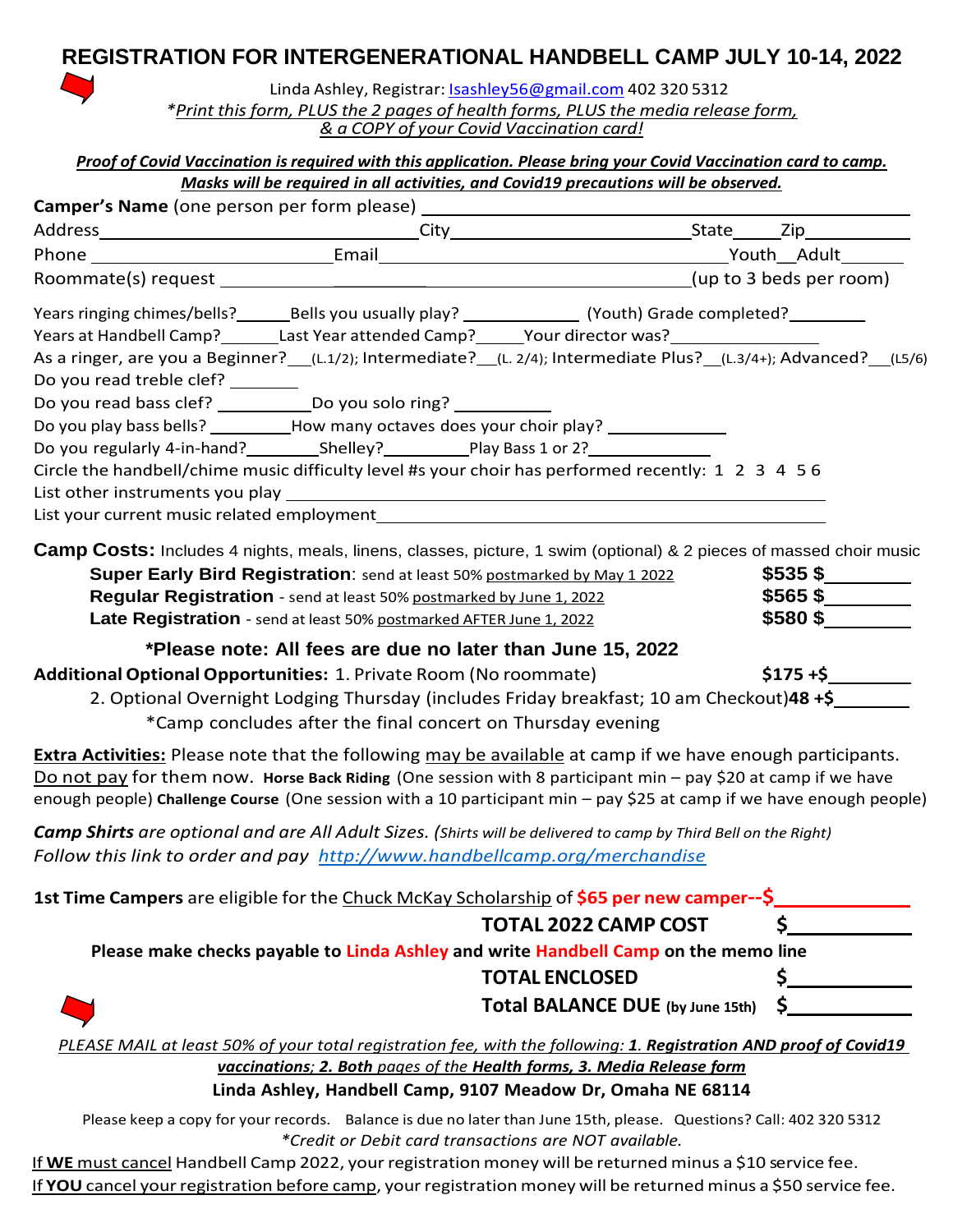# Media Release Form Intergenerational Handbell Camp

### **Permission to Use Photograph, Video, and/or other Media Event:**

Intergenerational Handbell Camp

**Location:** Heartland Center, Parkville MO

**Registrar:** Linda Ashley, Registrar: [Isashley56@gmail.com](mailto:Isashley56@gmail.com) 402 320 5312

I grant to Intergenerational Handbell Camp, LLC the right to take photographs, videos, and/or other media of me and/or my family in connection with the above-identified event.

I authorize the above, its assigns and transferees to copyright, use and publish the same in print and/or electronically.

I agree that Intergenerational Handbell Camp may use such photographs, videos, and/or other media of me and/or my family with or without my name and for any lawful purpose, including, for example, such purposes as publicity, illustration, advertising, and Web content.

I have read and understand the above:

| Address: (including city, state and zip code) __________________________________ |  |                                                                                  |  |  |  |  |  |
|----------------------------------------------------------------------------------|--|----------------------------------------------------------------------------------|--|--|--|--|--|
|                                                                                  |  | Date: Month _____________Day ____________Year: _________________________________ |  |  |  |  |  |
| Signature of parent or guardian (if student is age 17 or younger)                |  |                                                                                  |  |  |  |  |  |

**\* Please send this signed form with your Handbell Camp Registration and Health Form to**

**Linda Ashley, Handbell Camp, 9107 Meadow Dr, Omaha NE 68114**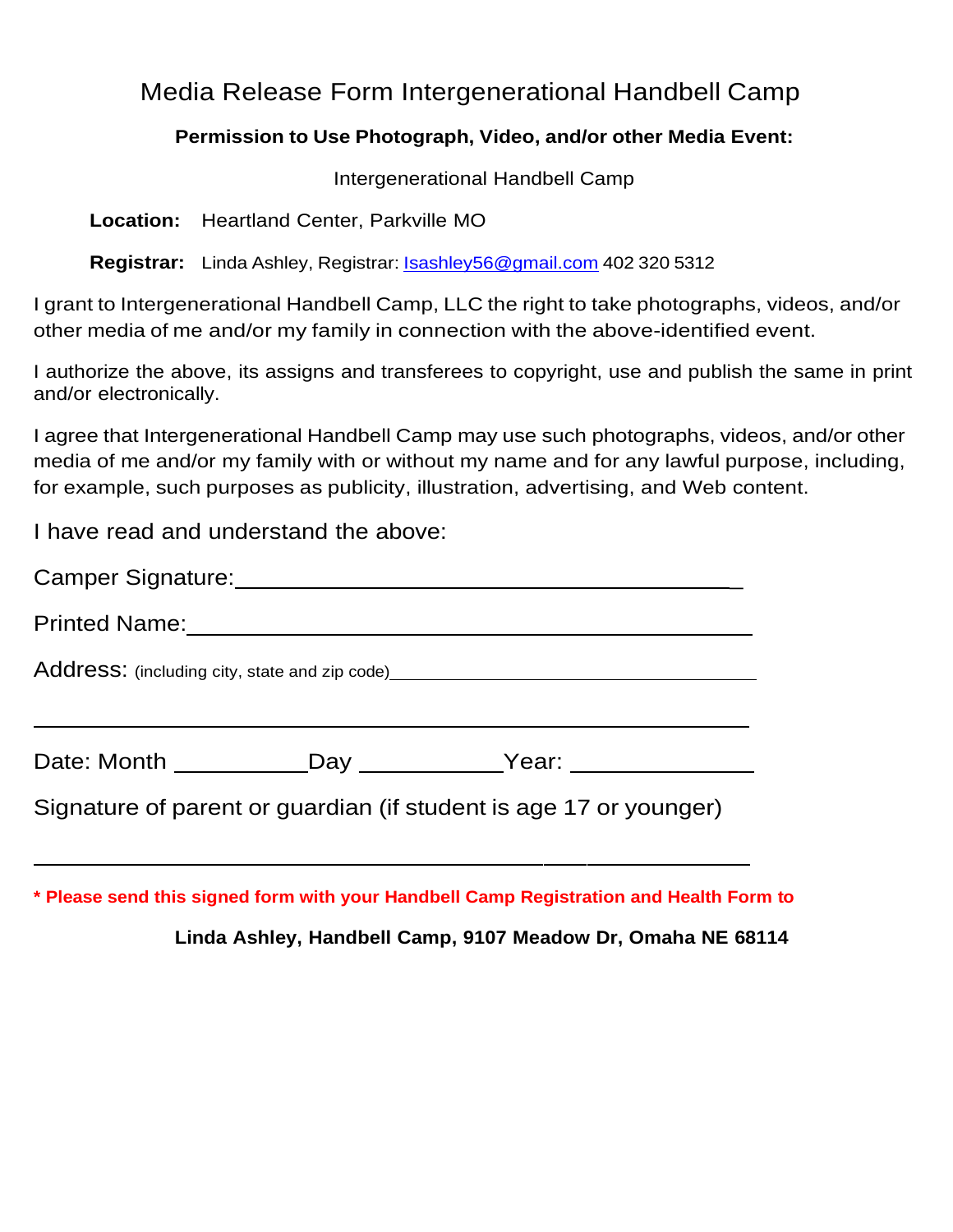

### Heartland Center PARTICIPANT RELEASE OF LIABILITY & HEALTH INFORMATION FORM



*Heartland Presbyterian Center (HPC) policy for participation in all programs requires that every participant provide certain health/medical information to the instructors conducting programs, so that they are prepared to respond appropriately if the need arises. This information will be held in confidence. Participants must complete the form (front and back) and return it to HPC prior to participating in any activities.*

|                                                                           | Please identify the Heartland Center activity in which you will be participating: | Challenge Course: The Summit Consellenge Course: The Edge Course Course Course Riding Course: The Summit Consellenge Course: The Edge Course Course Course 2016                                                                      |      |
|---------------------------------------------------------------------------|-----------------------------------------------------------------------------------|--------------------------------------------------------------------------------------------------------------------------------------------------------------------------------------------------------------------------------------|------|
|                                                                           |                                                                                   |                                                                                                                                                                                                                                      |      |
|                                                                           |                                                                                   |                                                                                                                                                                                                                                      |      |
|                                                                           |                                                                                   |                                                                                                                                                                                                                                      |      |
|                                                                           |                                                                                   |                                                                                                                                                                                                                                      |      |
|                                                                           |                                                                                   |                                                                                                                                                                                                                                      |      |
| Gender: $\Box$ Male $\Box$ Female<br><b>dBirth:</b> _____________________ |                                                                                   |                                                                                                                                                                                                                                      | Date |
|                                                                           |                                                                                   | Physician Name: <u>Department of the Contract of Contract Contract of Contract Contract Contract Oriental Contract Contract Contract Contract Contract Contract Contract Contract Contract Contract Contract Contract Contract C</u> |      |
|                                                                           |                                                                                   |                                                                                                                                                                                                                                      |      |
|                                                                           |                                                                                   |                                                                                                                                                                                                                                      |      |
| Phone:                                                                    | $Day(\_\_)$                                                                       | $Evening(\_\_)$                                                                                                                                                                                                                      |      |

Media Release-I agree to allow myself (or my child) to have my/his/her picture taken and those pictures to be used in *HPC* and or PCCCA publicity.

Horseback Riding Release (only applicable for Horseback Riding Participants)- I acknowledge understanding that trail riding involves being in areas that may have natural and man-made hazards which ride management cannot control, identify, modify, or eliminate: that horses can be excitable, difficult to control and unpredictable: and that accidents can happen to anyone at any time. I agree to take full responsibility for myself, my children, and my property and I will hold *HPC*, ride management personnel and all property owners on whose horse(s) and/or land this ride takes place, blameless and free from liability for any accidents, injury, or loss that might occur due to my participation or my child's participation in this activity.

Under Missouri Law, an equine professional is not liable for an injury to or the death of a participant in *equine activities resulting from the inherent risks of equine activities pursuant to the revised Statutes of Missouri.*

Challenge Course Release- Participating in this program may involve bending, twisting, lifting, running, jumping, climbing, increased heart or breath rates and physical contact with others. Unexpected strains or jolts to your body can occur.

Release of Liability

The undersigned understands that each participant must assume the risk of injury that could result from any of these activities. The undersigned releases *HPC*, its employees, agents, and representatives, officers, and its Board of Directors and invitees from any and all liability, claims or causes of action for loss of or damage to property or any injury to the participant arising from participation in *HPC* activities. In signing this application, I hereby certify that this information is correct and give permission for the release of medical records in case of illness or accident.

Participant's (if at least 18 years old) *or* Parent/Guardian's Signature\_\_\_\_\_\_\_\_\_\_\_\_\_\_\_\_\_\_\_\_\_\_\_\_\_\_\_\_\_\_\_\_\_ Date \_\_\_\_\_\_\_\_\_

*If you have any questions regarding your program, please contact your HPC Facilitator or office.*